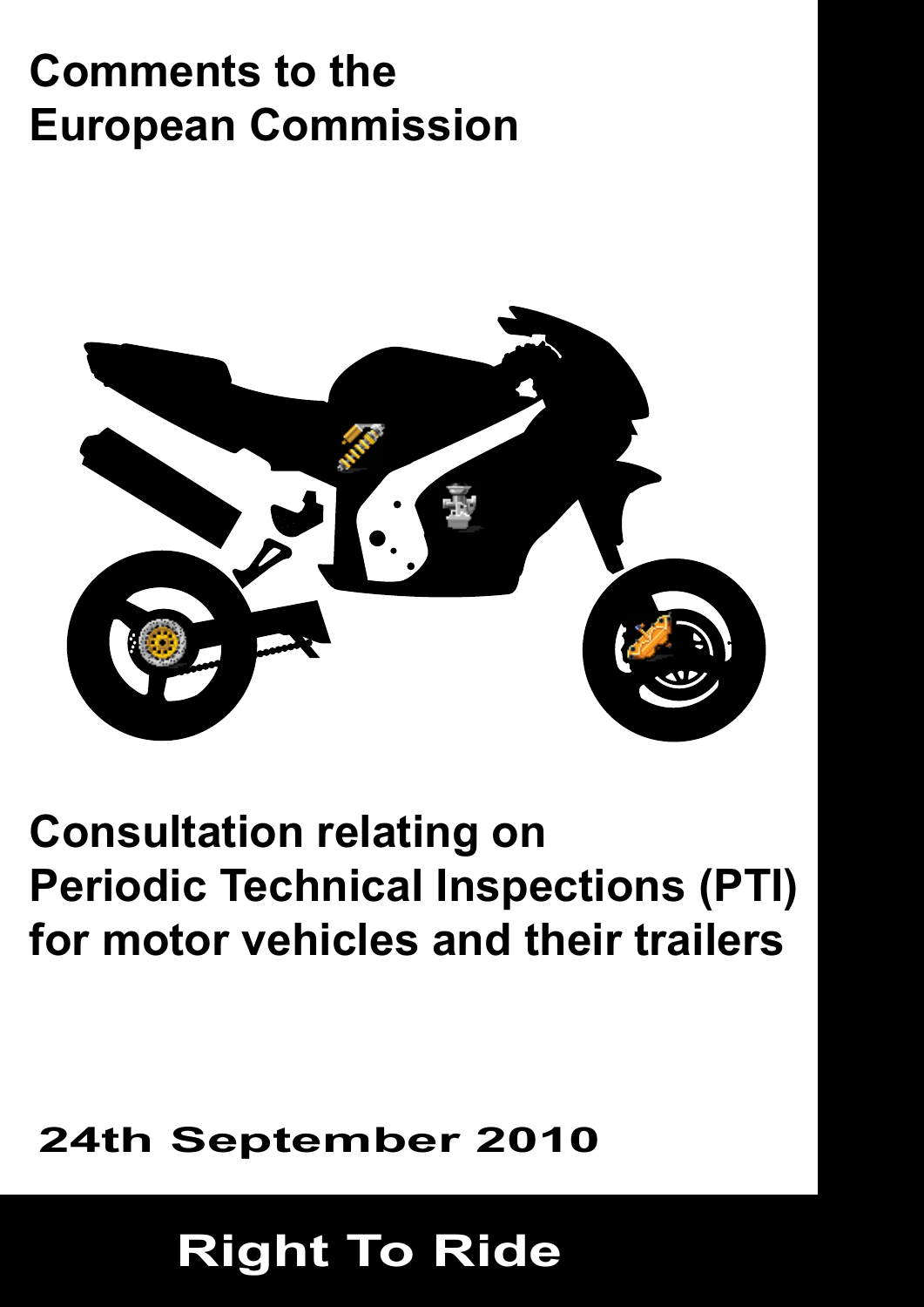#### **Right To Ride - Relating to Periodic Technical Inspections (PTI) for motor vehicles and their trailers**

This document from Right To Ride is in response to the European Commission's internet consultation relating to Periodic Technical Inspections (PTI) for motor vehicles and their trailers.

The Commission invites further opinions to the consultation on their website. Accordingly this document contains separate comments regarding the internet consultation and takes into consideration that the main analysis of this internet consultation will be based on the responses to the questions raised in the survey.

We consider it necessary to submit this document separately from the perspective of road users and specifically motorcyclists in Northern Ireland because we already have a system of Periodic Technical Inspections (PTI) and road side enforcement in place, which differ from the rest of the UK (Great Britain).

### **Right To Ride**

Right To Ride Ltd which is a Non Government Organisation (NGO) registered as a non profit company limited by guarantee (Registered Number N1073799) based in Northern Ireland.

Right To Ride's objectives are: To carry on activities, in particular (without limitation) to promote awareness and understanding of training, environmental road safety and security issues relating to the use of those vehicles classed in law as motorcycles, scooters, mopeds, motorcycle combinations and tricycles and to research and investigate solutions to these topics. To do all such other lawful things as may be incidental or conductive to the attainment of the above objects.

### **MoT (Road Worthiness Testing/Periodical Technical Inspection)**

We consider that Periodical Technical Inspection or rather the system in place to carry out Periodical Technical Inspection (MoT) in Northern Ireland is one of the most comprehensive in Europe for motorcycles which are four years old and over requiring an annual inspection and issued with a certificate when the inspection is successfully completed.

Legislation is in place which states that is an offence to use a vehicle of testable age that does not have a current test certificate on a public road. This may lead to prosecution and insurance may not be valid if a vehicle does not have a valid test certificate; a current MoT certificate is required to purchase VED (Vehicle Excise Duty – road tax) on those vehicles which are four years old or over.

Northern Ireland has a system of MoT (Road Worthiness Testing/Periodical Technical Inspection) in place, which is operated by a government agency – Driver & Vehicle Agency (DVA) – and carries out 900,000 roadworthiness checks a year on cars and motorcycles, light goods vehicles, trailers, large passenger carrying vehicles, heavy goods vehicles, buses and taxis.

All vehicles in Northern Ireland from 1 May 2008 with a current MOT must display part two of the vehicle test certificate. This is a paper disc and for motorcycles the disc should be displayed on the nearside of the motorcycle in a weatherproof container.

The DVA also carry out roadside inspections/checks by their Enforcement Officers regularly on Northern Ireland´s roads. This is to ensure that vehicles are roadworthy and comply with relevant Construction & Use requirements. Generally vehicles are stopped and directed into a check site or area designated safe to conduct mechanical inspections. Enforcement Officers can exercise powers to direct vehicles up to 10 miles for such purposes to a "check site" where the vehicle is examined by a Vehicle Examiner.

The proper identity of a vehicle is checked by examining its Vehicle Identity Number (VIN) and any other identity features.

The DVA on their website explain why the DVTA (Driver and Vehicle Testing Agency) carry out roadside vehicle checks when vehicles are annually MOT tested.

"An MOT Vehicle Test Certificate does not mean that your vehicle is roadworthy for a year. *Studies have shown that most vehicles develop defects shortly after an MOT Test Certificate is issued.* By carrying out roadside vehicle checks, DVA are seeking to encourage vehicle owners to carry out regular maintenance on their vehicles to ensure that they are roadworthy every time they are used on the road."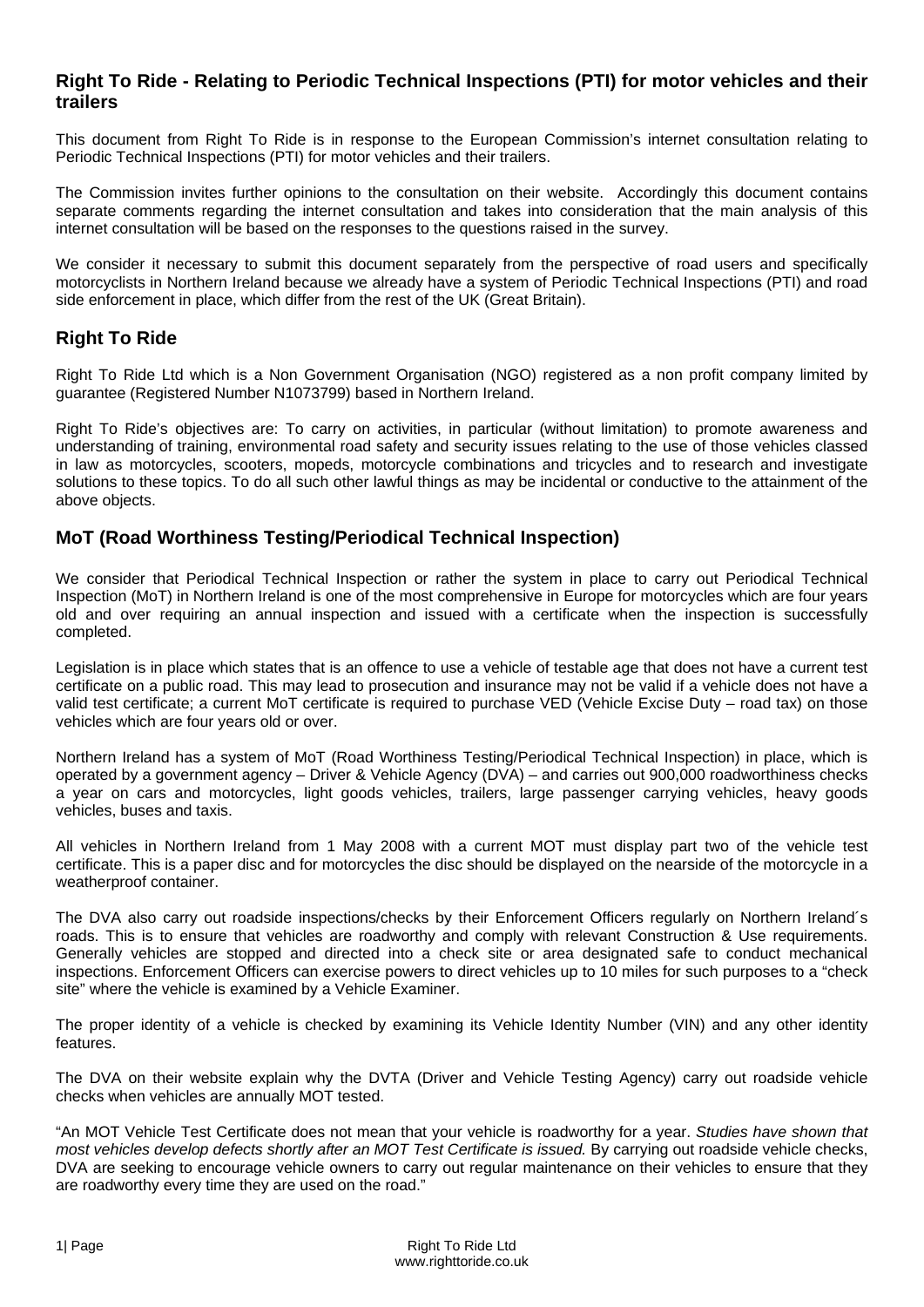Also regarding roadside enforcement if a vehicle is examined and a defect/s are identified there are two means by which these are dealt with:

A defect (Form VT5), a legal document, issued by a Vehicle Examiner lists any defects identified on the vehicle at the time it was inspected. The document requires you to have the listed defects remedied, and the vehicle presented for inspection at a DVA Vehicle Testing Centre within 14 days for further inspection. A special test appointment is required and an appropriate fee must be paid.

A prohibition notice (Form V1/V2) can also be issued by a Vehicle Examiner when the severity of one or more defects discovered on a vehicle is considered to be a significant road safety concern. The vehicle operator must comply immediately with all specified conditions set out on the notice regarding continued use of your vehicle and the rectification of any stated defects.

Northern Ireland also operates two schemes The Motorcycle Single Vehicle Approval (MSVA) scheme and the Partial Motorcycle Single Vehicle Approval (PMSVA).

#### **The Motorcycle Single Vehicle Approval (MSVA)**

Across the European Community, it is a requirement for motorcycles and associated vehicles to be type approved prior to registration. Type approval is a set of harmonised design, construction and environmental standards that allows manufactures to build to one set of requirements for the European market - ECWVTA (European Community Whole Vehicle Type Approval).

Prior to the introduction of ECWVTA the government ran a consultation on how type approval would affect the motorcycle market in Northern IrelandOn the basis of a consultation prior to the introduction of ECWVTA the government decided that the nature of the NI- motorcycle market warranted a single vehicle type approval scheme to run along side ECWVTA.

MSVA applies to certain types of vehicles that are unregistered, under 10 years old and don't have ECWVTA.

MSVA is also a DVA requirement for certain vehicles that have been radically altered or built using a mixture of components from previously registered vehicles:

- vehicles rebuilt using a second hand frame
- vehicles converted to a different wheelplan

#### **Partial Motorcycle Single Vehicle Approval (PMSVA)**

Vehicles that have ECWVTA are issued with a Certificate of Conformity (CoC). This is a declaration by the manufacturer that the vehicle, identified by its vehicle identification number (VIN), is the same in all respects as the type that gained approval. This document is usually sufficient evidence that the vehicle can be licensed and registered by DVA for use on the road in NI. The CoC will contain a statement indicating which rule of the road and which speedometer units the vehicle is approved for. Some type approved vehicles may not be equipped for use in NI. If this is the case DVA can conduct a Partial MSVA check to confirm that any modifications required have been carried out correctly. The items checked are:

- headlamp dipped beam pattern (this checks that the headlamp is suitable for driving on the left)
- speedometer (checked to ensure the speed is shown in miles per hour or that the speedometer has dual mph and km/h markings)
- mirror location, this only applies to mopeds fitted with a single mirror (the check ensures a single mirror is fitted to offside (right) of the vehicle).

In a recent Road Safety consultation in Northern Ireland *"ROAD SAFETY STRATEGY for Northern Ireland 2010-2020 20/20 Vision: Driving Forward Road Safety"* conducted by the DOE (Department Of the Environment) the proposed measures included:

- The introduction of continuous MoT requirements.
- The development of additional measures, including more random enforcement and roadside vehicle checks, to encourage continuous vehicle maintenance to ensure roadworthiness.